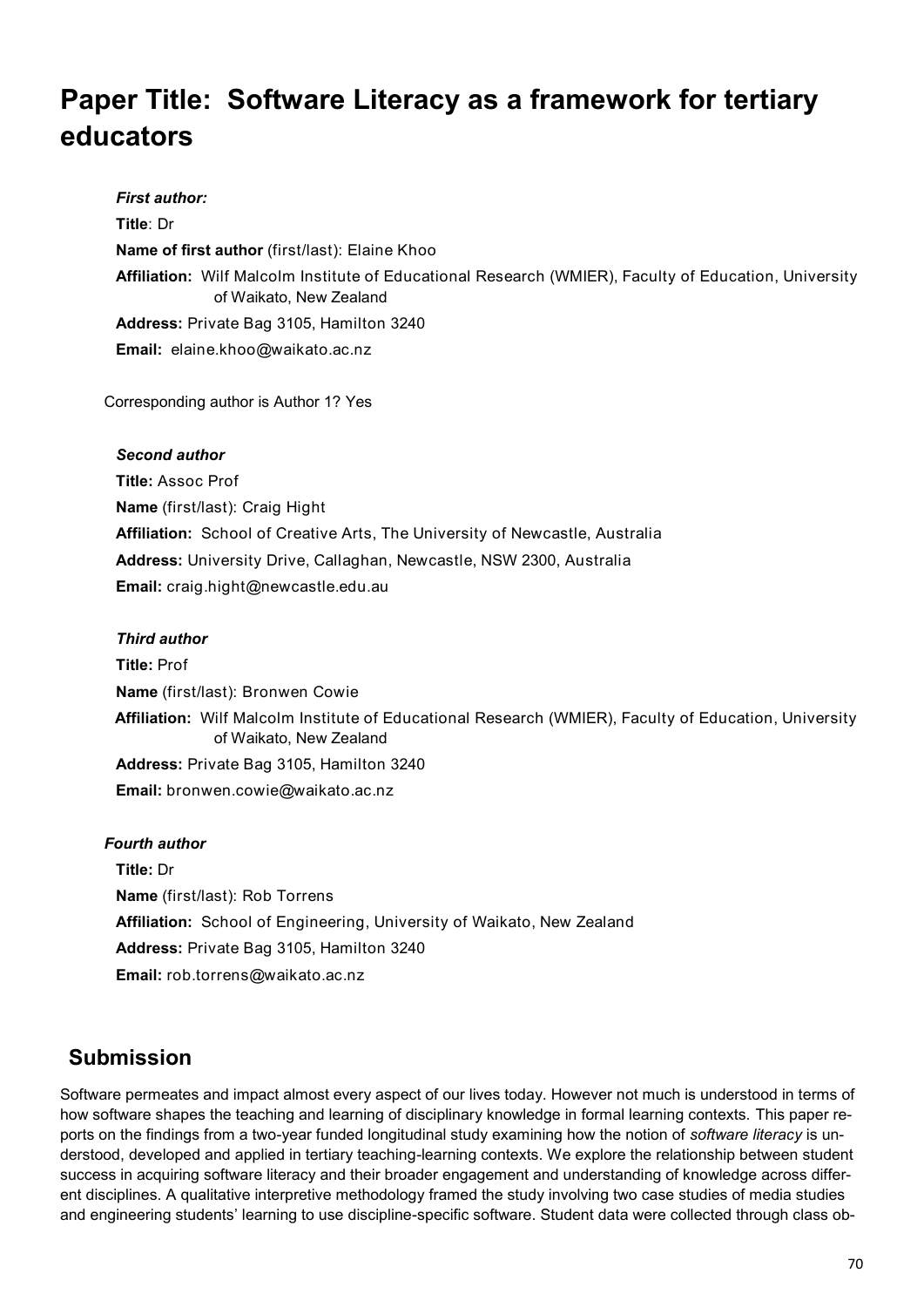servations, online surveys and focus group interviews. Findings indicate that a majority of students consider themselves as early adopters of technology, knowledgeable in the affordances and constraints of their disciplinary software, and preferred informal learning strategies to supplement their formal learning of disciplinary software. There was however a lack of student critical awareness of the role of software in shaping their learning of disciplinary knowledge. The findings provide insights into practices relating to tertiary teaching and learning involving software and highlight the significance which programming code may have in the shaping and application of disciplinary knowledge in educational contexts. Implications are offered in terms of tertiary educators' practice and the provision of student learning support.

### **Introduction**

Software is an integral and embedded part of 21st century everyday professional and personal life. Code provides the infrastructure through which everyday life is increasingly 'performed'. Most people develop proficiency with ubiquitous software packages informally through everyday engagement. However, the role and influence of software is largely taken for granted. Software is not neutral; its design and functioning is embedded within particular sociocultural codes of practice and assumptions made by software designers/programmers. For example, the actions of 'copy, cut and paste' are taken for granted as naturalised functions and embedded across different software but poorly understood as tools that shape our engagement with knowledge, culture and society in the 21st century. In tertiary education contexts, educators often assume that students already possess the necessary skills and conceptual frameworks to learn with and through generic software packages to successfully accomplish learning tasks and process, and tend to neglect how the affordances of different software shape the ways students 'perform' the software (Adams, 2006). Emerging evidence internationally and locally indicate a dearth in this digital generation's basic academic literacy skills for successful learning despite their technological competency (Thompson, 2013).

Our research draws from current developments in the emerging field of software studies (Fuller, 2008; Manovich, 2008) to propose the notion of *software literacy* as an inherent and vital but poorly understood part of digital literacy (see example of digital literacy frameworks by Beetham & Sharpe, 2010; JISC, 2014; UNESCO, 2013). We define software literacy as the repertoires of skills and understandings needed for students to be critical and creative users of software packages and systems in a culture now embedded within and increasingly generated through code. Software literacy involves expertise in understanding, applying, problem solving and critiquing software in the pursuit of particular learning and professional goals. It relies on a combination of general competency with software and technologies, together with the ability to undertake more independent (even informal) learning of disciplinespecific programmes as and when required.

We hypothesise there exist three progressive tiers of development towards software literacy: 1) a foundational skill level where a learner can use a particular software, 2) an ability to independently troubleshoot and problem solve issues faced when using the software, and finally, 3) the ability to critique the software, including being able to apply such critique to a range of software designed for a similar purpose and to use these understandings for new software learning. The third tier involves the ability to identify affordances and their implications (including the constraints) of particular software and identify ways to both apply and extend its use such that it is relevant and meaningful to a wider range of learning purposes, tasks and contexts. As suggested above, this conceptual model is a response to current limitations in digital literacy frameworks (e.g. Alexander, et al. 2017) which do not go far enough to identify the implications of software (see Khoo, Hight, Torrens, & Cowie, 2017).

# **The problem being addressed**

The research intention was to unpack if and how students develop and use discipline-specific software literacy, understand the influence of specific software applications on the way they make sense of disciplinary knowledge and whether their learning trajectories fit with our hypothesised tiers in the software literacy framework. This aim is translated into the following question:

*To what extent and how does student software literacy develop and impact on the teaching and learning of discipline specific software in formal tertiary teaching settings?*

The findings can importantly enhance our understanding of how students acquire knowledge and skills to use software and the extent they are able to apply and extend these to successfully learn and act in formal tertiary learning contexts.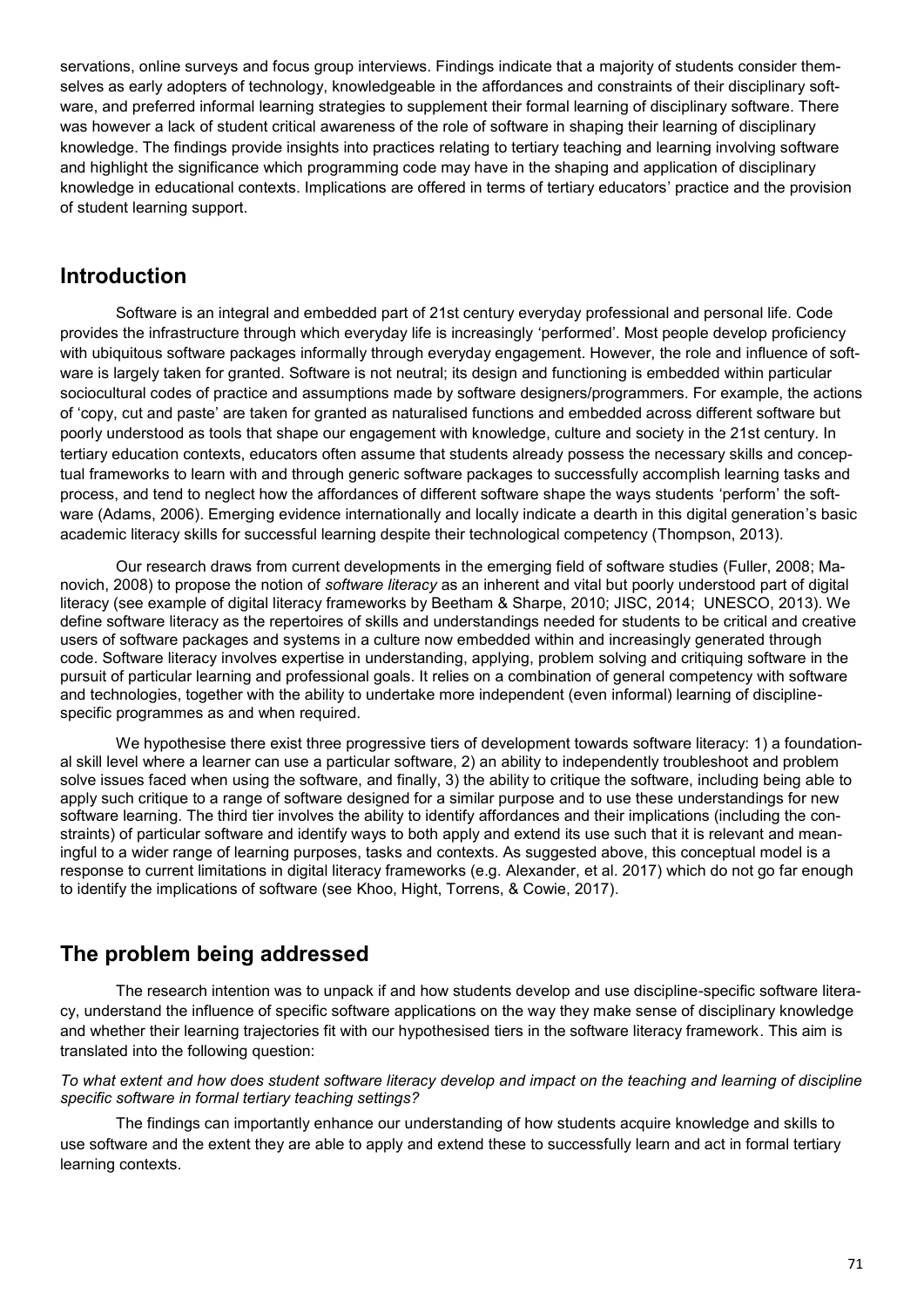## **Study design/Approach**

The research draws from data collected in a two-year longitudinal funded research (Khoo, Hight, Torrens, & Cowie, 2016), to report on the views of participating tertiary media studies and engineering students from a New Zealand university. A qualitative interpretive methodology framed the data collection and analysis in the study. Two case studies of students learning discipline-specific software within two very diverse disciplines of study - media studies and engineering - were developed. An overlapping longitudinal study design (Arzi, 1988) tracked shifts in equivalent student cohorts' software literacy development. For the media studies case (a three year programme), our team tracked one group of students from Year 1 to Year 2; and another group from Year 2 to Year 3 focusing on their learning in papers/coursework involving discipline-specific software (Adobe Creative Suite, Final Cut Pro). Similarly, in engineering (a four year programme), one group of Year 2 students was tracked into Year 3, and another group from Year 3 into Year 4 of their study involving their learning of SolidWorks (a computer-aided design/CAD software). In this paper, we focus only on student perspectives of teaching and learning. Data on an initial baseline study and lecturer perspectives have been reported elsewhere (see Khoo, Hight, Torrens, & Cowie, 2016).

Student data were collected from observations of lectures and laboratory (lab) sessions to understand student learning to use discipline-specific software, online surveys and focus group interviews. The project received human ethical approval and participation was on a voluntary basis. Analysis of the data was underpinned by sociocultural theory which directed attention to the interaction between people, the tools they use to achieve particular purposes and the settings in which the interactions occur (Cole & Engestrom, 1993). Emergent themes from the analysis were identified through a process of inductive reasoning (Braun & Clarke, 2006).

# **Findings**

Four key themes emerged highlighting students': i) general comfort level in engaging with technology; ii) overall preference for and/or reliance on informal learning strategies in acquiring software skills; iii) understanding of core affordances and constraints of disciplinary software applications; and, iv) a relative absence of critical software literacy among students.

#### i) Student comfort level with technologies

When asked about their general views regarding technology, 38% of students (n=169) reported they usually use technologies when most of their friends do (average across five papers), 35% reported liking new technologies and using them before most people they knew did, and another 18% reported loving new technologies and being among the first to use them. A majority of students (91%) therefore consider themselves early or quite early adopters of new technologies and are comfortable in engaging with new technologies.

#### ii) Student preference for informal learning strategies in acquiring software skills

Students reported drawing mostly from informal learning resources when learning/acquiring skills to use discipline-specific software (see Figure 1). The three highly valued strategies (combined 'useful', 'very useful' and 'extremely useful' ) by media studies students were 'Going online to refer to instructions' (91%), "Asking a peer' (86%) and 'Going online to refer to YouTube videos' (86%) as useful to their learning of discipline based software. Engineering students reported 'Asking the teacher' (80%), 'Asking a peer'' (49%) and 'Referring to the course or lab notes' (41%) as their preferred strategies. Possible reasons for Engineering students' valuing asking their lecturer for help before relying on more informal strategies as compared to Media Studies students could be due to the perceived complexity of SolidWorks or less experience at school with CAD software in general.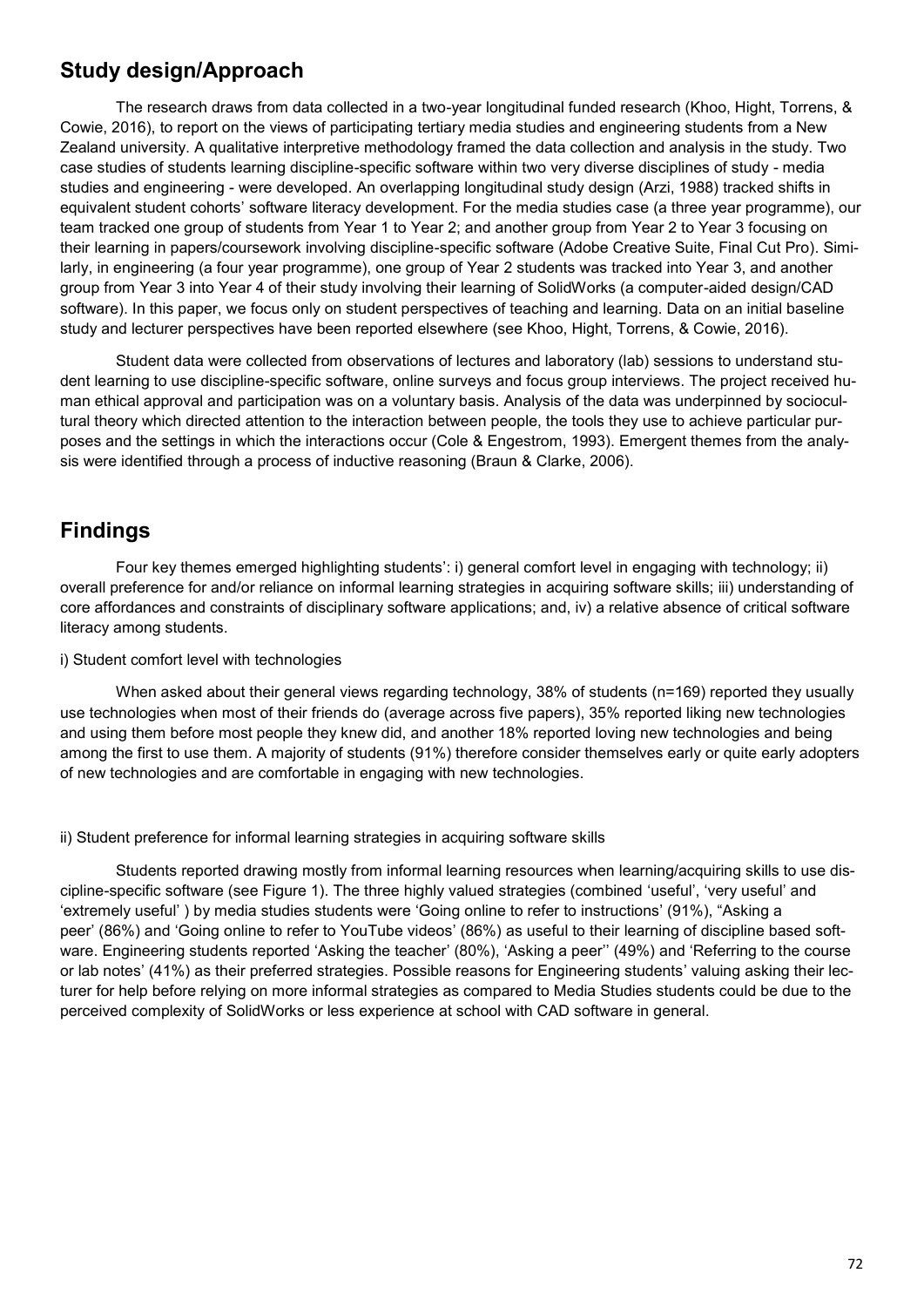

Figure 1. Strategies students used to learn discipline-specific software (collated 'useful', 'very useful' and 'extremely useful')

In focus groups, students highlighted a preference for learning at their own pace; sometimes drawing upon 'more expert' peers or approaching learning collectively when learning professional software. Referring to online resources such as YouTube instructional videos was particularly valuable (as in this representative quote):

*Trying to follow a software tutor in class is] like watching a YouTube video without pause and rewind…. (Second year Media Studies student)*

Although regular attendance at formal labs is part of coursework for both disciplines informal learning strategies were regularly used to supplement formal lecturer-led sessions.

Many students across disciplines reported the need to invest time and attention when learning discipline-based software to achieve basic competence (and some students explicitly commented that they developed more intensive learning strategies in response). A Media Studies student considered that discipline-specific software (in his case, Final Cut Pro) was sufficiently complex that work done outside the classroom became an important part of learning:

*… the [lecturers] can give you all the tools but if you're not motivated to do your own experimenting, you're not going to learn the software at all … That's definitely a big part of that is having the time to actually sit down and play around with it yourself. I mean, you can't expect to just be taught the software—it's something that needs time, you've got to learn it, it doesn't happen overnight. (Second year Media studies student)*

This was also the case for engineering students learning to use SolidWorks as one student explained:

*Cause there's so many tiny little individual parts about understanding SolidWorks that you get past a certain point and suddenly you don't know how to mirror a three-dimensional part (for example). (Second year Engineering student)*

#### iii) Student understanding of software affordances

When asked regarding their understanding of the affordance and constraints, students across Media Studies and Engineering were able to discern the general affordances of their discipline-based software (tiers 1 to 2 of our hypothesised software literacy model) and to identify the value of these affordances for addressing tasks in their disciplines. For example, the Engineering students noted how SolidWorks affords their addressing of engineering de-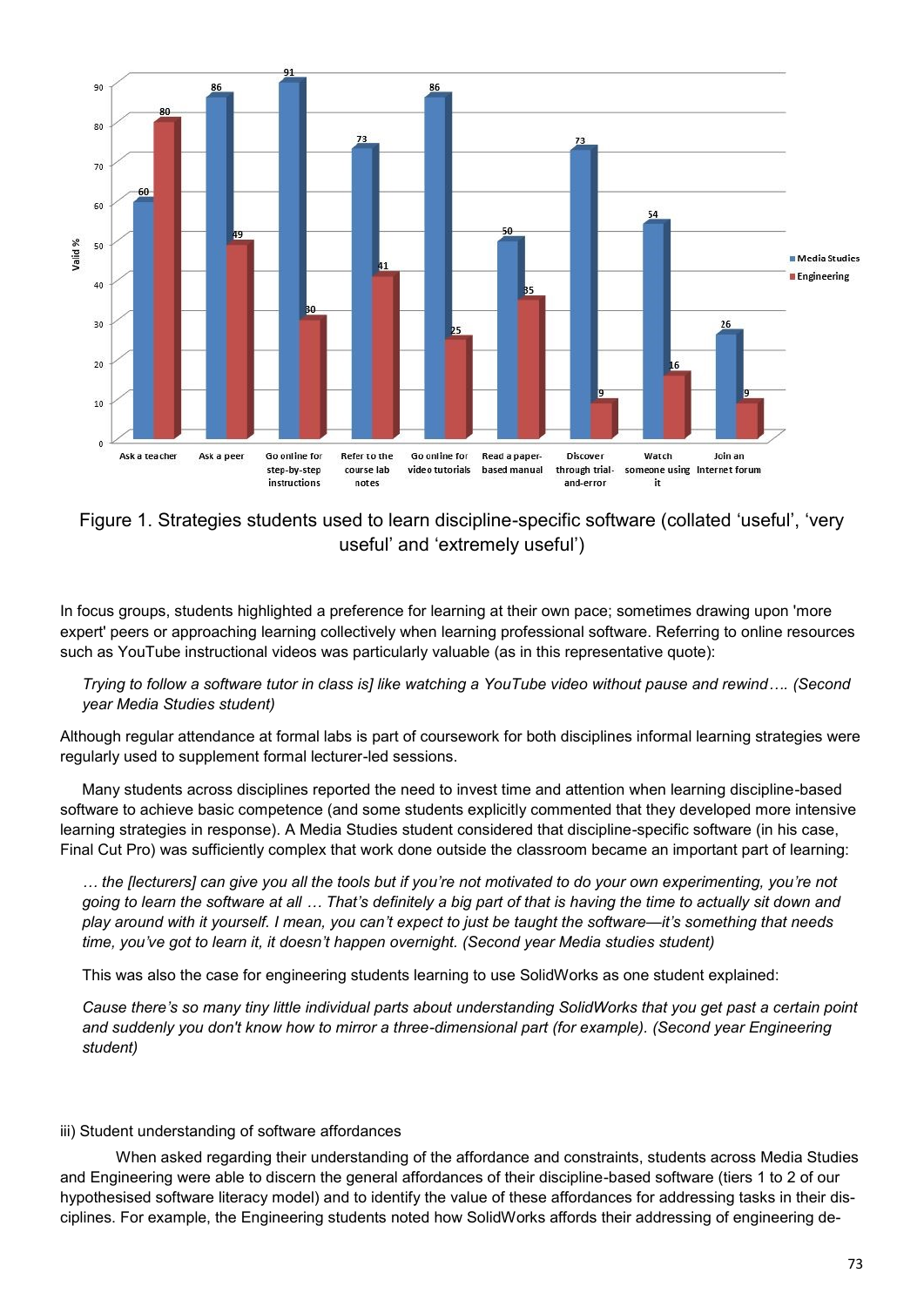sign issues; it allows them to rotate and manipulate different views of their drawings (81%), easily modify their drawings (79%) and visualise their design drawing to share with others (78%). Similarly, the media studies students reported on the ways their discipline creative software afforded their editing images and sound separately (60%), importing visual and aural elements to combine with their own film footage (59%) and easily manipulating all the elements in a moving image sequence (56%).

Students from both disciplines were also aware of the constraints/limitations of software they were learning and commented on areas such as accessibility (e.g., affordability or incompatibility or crashing issues), time and resourcing demands when learning to use the software, and lack of functionality (e.g., wanting to 3D model in video production software, applying/bringing real images into SolidWorks). While students of both discipline were less likely to identify themselves as 'highly proficient' or 'expert' in using discipline-specific software at the completion of their course, most nevertheless reported confidence in being able to troubleshoot applications (tier 2 software literacy).

#### iv) Relative absence of critical literacy among students

When asked about their discipline-specific software learning and competency before and after taking coursework, a majority of students reported shifting in their ability to use the software after learning and using it in their course. Based on the categories, 'I would need help', 'I have the basic skills' (tier 1 of our framework), 'I can troubleshoot problems' (tier 2) and 'I can apply this software' (tier 3), students at the start of coursework felt they would need help to use course software, or that they only have the basic skills to use the software. In media studies, at the beginning of coursework, 29% of students reported needing help, 28% felt they had the basic skills, 12% felt they could troubleshoot while 12% could apply the software more extensively. After coursework this shifted to 6% of students needing help, 35% consider they now have the basic skills, 28% could troubleshoot problems and another 29% could apply the software more widely. Similarly in engineering prior to coursework, 52% felt they needed help initially with SolidWorks, 39% thought they had the basic skills, 6% could troubleshoot problems encountered while only 3% could apply SolidWorks to a wide range of tasks. After coursework, 1% reported needing help, 45% felt they had the basic skills, 37% could troubleshoot issues, and another 16% thought they could apply SolidWorks more extensively.

Most students however had difficulty identifying core disciplinary ideas embedded within software, or felt they were unable to critique the software they were using. Very few students in Engineering discussed how SolidWorks shaped their disciplinary knowledge (a key part of software literacy) as with students in Media Studies. Triangulation of data sources suggested that the few students who reported being at tier 3 were in most cases already competent on entry to the course.

Students interestingly highlighted that their learning of discipline-specific software is facilitated by having prior engagement with software or artefacts that had a similar conceptual basis and provided a pathway for them to engage with new and more advanced software learning. Media studies students for example reported that prior experience with Photoshop made easier to pick up the skills to use other media software; while engineering students similarly alluded to the role of introductory design software such as Google SketchUp.

Students also proposed ways lecturers could approach the teaching of discipline-based software in order to enhance their appreciation of the socioculturally and historically relevant disciplinary ideas embodied within the software including their authentic applications in real-life. In media studies, students raised the need to understand the broader contextual/conceptual framework behind the design of a software application:

*Like in Final Cut Pro, words like "bins" and other words they go back in history to actual bins that you put film footage into and the cutter will bring them out and cut them. I think that the history of editing and why those terms are used and giving them a bigger picture might just help them realise the terms. […] it's just that deeper knowledge that's very shallow when you're coming into software if you don't know the history of the industry that goes behind it (First-year media studies student).*

While engineering students highlighted raising awareness of the software's possibilities:

*I think what would be cool is if we had case studies or something; just some problems in class we could work through, the teacher could go through, like, "this is something that you may encounter while you're doing CAD, this is how we've gone about it, you could do it your way but this is the procedure we've used" (Second-year engineering student).*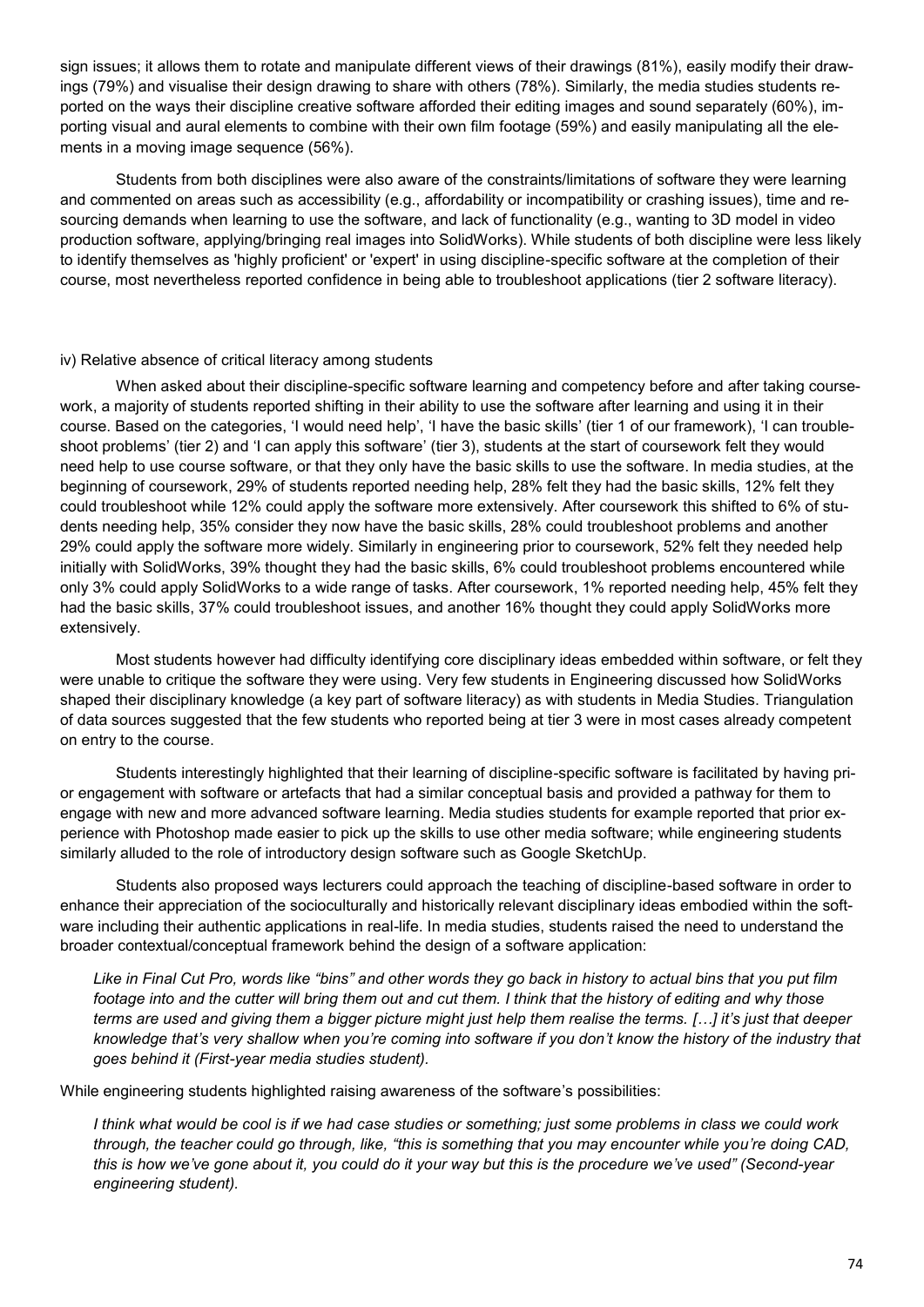### **Discussion and conclusion**

The study findings evidenced the existence of our proposed three-tier software literacy framework. Most students were comfortable to achieve tiers 1 and 2 in perceiving themselves to be early adopters of technologies, able and willing to engage in informal learning strategies to supplement formal lab based teaching of discipline-based software and could troubleshoot issues encountered with software. Our framework offers a conceptual tool for practitioners in understanding the role of troubleshooting as an important development stage in learning with and through software. However our findings affirmed a lack of students achieving tier 3; that is developing a critical awareness of the influence of software in shaping disciplinary knowledge and extending this critique to other software applications. As such, some implications for tertiary educators teaching software include:

- Lecturers can tap into students' informal learning strategies and resources as a supplementary to and at times above formal strategies to learn discipline-based software. This ensures diverse students' learning needs can be met through multiple pathways for exploring a software's affordances.
- Lecturers need to explicitly teach and model software critique if they wish to foster this capacity and/or make this possibility known to students. Students' superficial critique of software challenges current assumptions of today's digitally literate generation; critical awareness is not necessarily due to familiarity with and regular use of software.
- Lecturers can direct attention to formatively assessing students' initial software literacy and adapting teaching activities accordingly as there is an advantage of more advanced software learning for students with prior engagement with other similar software. Lecturers adopting a range of teaching approaches (formal and informal) and being flexible to address diverse learning needs will be valuable in supporting student learning.

As digital technologies and the software embedded within them become increasingly pivotal in everyday life, it is crucial that we be aware of their influences on the ways we come to know and understand disciplinary knowledge in tertiary teaching-learning contexts. This research goes some way towards addressing these issues.

### **Acknowledgements**

The authors gratefully acknowledge funding support from the Teaching and Learning Research Initiative, New Zealand Council for Educational Research, Wellington, New Zealand.

### **References**

Adams, C. (2006). PowerPoint, habits of mind, and classroom culture. *Journal of Curriculum Studies*, *38*(4), 389– 411.

- Alexander, B., Adams Becker, S., Cummins, M., & Hall Giesinger, C. (2017). Digital Literacy in Higher Education, Part II: An NMC Horizon Project Strategic Brief (Volume 3.4). Austin, Texas: The New Media Consortium. Retrieved from https://blog.stcloudstate.edu/ims/files/2017/08/2017-nmc-strategic-brief-digital-literacy-in-highereducation-II-ycykt3.pdf
- Arzi, H. J. (1988). From short-to long-term: Studying science education longitudinally. *Studies in Science Education, 15*(1), 17–53.

Beetham, H. & Sharpe, R. (2010). Digital literacy framework. Retrieved from http://jiscdesignstudio.pbworks.com/w/ page/46740204/Digital%20literacy%20framework

- Braun, V. & Clarke, V. (2006). Using thematic analysis in psychology. Qualitative Research in Psychology, 3(2), 77- 101
- Cole, M. & Engeström, Y. (1993). A cultural-historical approach to distributed cognition. In G. Salomon (Ed.), Distributed cognitions, psychological and educational considerations (pp.1-46). Cambridge: Cambridge University Press.

Fuller, M. (2008). Software studies: A lexicon. Cambridge, MA: The MIT Press.

JISC (2014). *Developing digital literacies*. Retrieved from https://www.jisc.ac.uk/full-guide/developing-digital-literacies